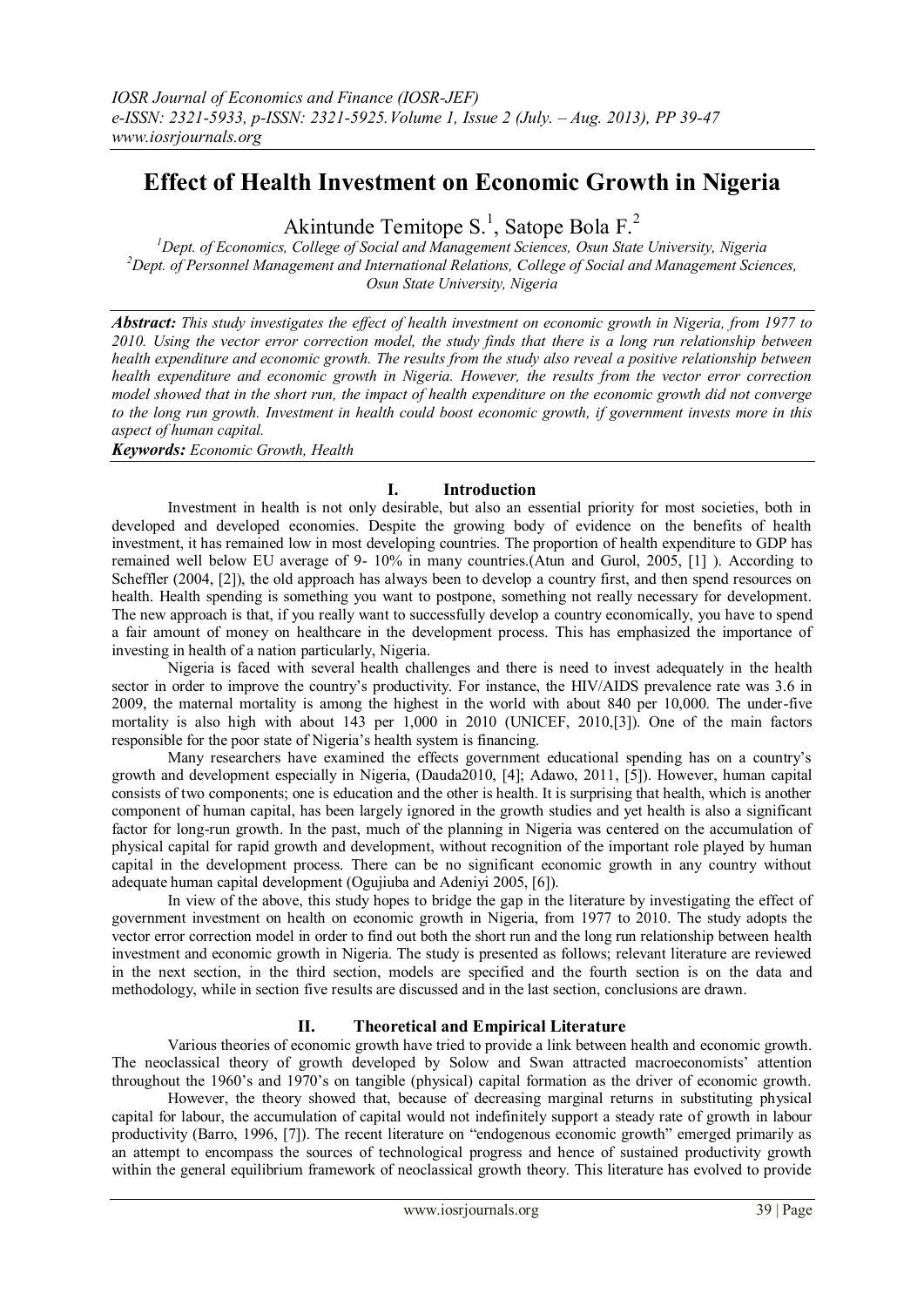several distinct explanations of the process of economic growth, each of which carried particular empirical and policy implications (Ogujiuba and Adeniyi, 2005, [6]).

Subsequent endogenous growth models have fleshed out the process of technological change through the explicit introduction of human capital and/or knowledge. Lucas 1988, [8]) considers human capital to be another input in the production function. Consequently, a theoretical study carried out by Van Zon and Muysken (1997, [9]) includes health into the Lucas"s (1988, [8]) endogenous growth framework. In their model, healthy labour is not only used in the production of goods and knowledge but it is also necessary to maintain health. As a consequence the characteristics of the health sector have a clear impact on economic growth and optimal health expenditures were analysed. Muysken et al. (2005, [10]) introduced health in a standard Ramsey-type growth model. In that context they developed an alternative measure of health status of an economy; the ratio of man-hours effectively supplied (and employed) to the total amount of man-hours available. The model showed a positive contribution of good health to steady state output (and economic growth) for an exogenous health status.

Some studies on health and economic growth found a positive relationship between the two. For instance, Leu (1986, [11]), Parkin et. al. (1987, [12]), Pritchett and Summers (1996, [13]) and Barros (1998, [14]) studied the impact of income on health at the macro level. They found a strong effect of income in explaining health experiences. Barro (1991, [15]) and Barro and Sala-i-Martin (1992, [16]),( Knowles and Owen, 1995, [17] and 1997, [18]) have investigated the positive effect of health on economic development.

They also found a strong effect of health in explaining income per capita differences. Ogundipe and Lawal (2011, [19]) examined the impact of health expenditure on economic growth in Nigeria. Using the OLS technique, they found a negative effect of total health expenditure on growth. This present study differs from their (Ogundipe and Lawal, [19]) study, first, this study covers more period (i.e. 1977-2010) and the study made use of the vector error correction model in order to ensure that the estimates are efficient and consistent. In addition, Mehrara and Musai (2011, [20]) investigated the relationship between health expenditure and economic growth in Iran from 1970 to 2007. Using the autoregressive distributed lag approach, they found a negative impact of health expenditure on output both in the short and long run. In the same vein, Bukenya (2009, [21]), found a positive but weak relationship between health expenditure and economic growth in some states in the United States.

#### **III. Model Specification**

This study made use of the endogenous growth model. The theoretical model followed that of Ericsson and Irandoust (2001, [22]). Starting from the Cobb Douglas production function we have;

Y= A K<sup>α</sup> L <sup>β</sup> …………………………………………………………….(1)

Where; Y= output

A= efficiency, it captures the variable influencing the level of productivity in the economy. It contains control and policy variables as well as technology.

K= Capital; L= Labour force

Following the endogenous growth literature, K is decomposed into physical capital,  $K_{P}$ , and human capital,  $K_H$ , that is;

| Where $\theta + \delta = \alpha$                                                 |  |
|----------------------------------------------------------------------------------|--|
| Thus substituting equation $(1)$ into $(2)$ becomes;                             |  |
|                                                                                  |  |
| Dividing both sides by $L^{\beta}$ becomes;                                      |  |
|                                                                                  |  |
|                                                                                  |  |
| Rewrite equation (5)                                                             |  |
|                                                                                  |  |
| Where                                                                            |  |
| $y = Y/L$ ; $k_P = K_P/L$ ; $k_H = K_H/L$                                        |  |
| Make y the subject of formula yields;                                            |  |
|                                                                                  |  |
| By taking the logarithm of equation (7), we have a general equation of the form; |  |

lny = ln A + [θ-β / 1-β]ln k<sub>p</sub> + [δ-β / 1-β]ln k<sub>H</sub> …………………….(8)

In endogenous growth models, however, technology (A), the ultimate cause of growth evolves endogenously. It is not the consequence of a deliberate action by any economic agent. The models of Aghion and Howitt (1992, [23]), Romer (1990, [24]) associated evolution of technology with a measureable input such as research and development expenditure, the number of engineers, etc. The level of technology, which is fundamental to the endogenous growth model, is assumed to be of the form: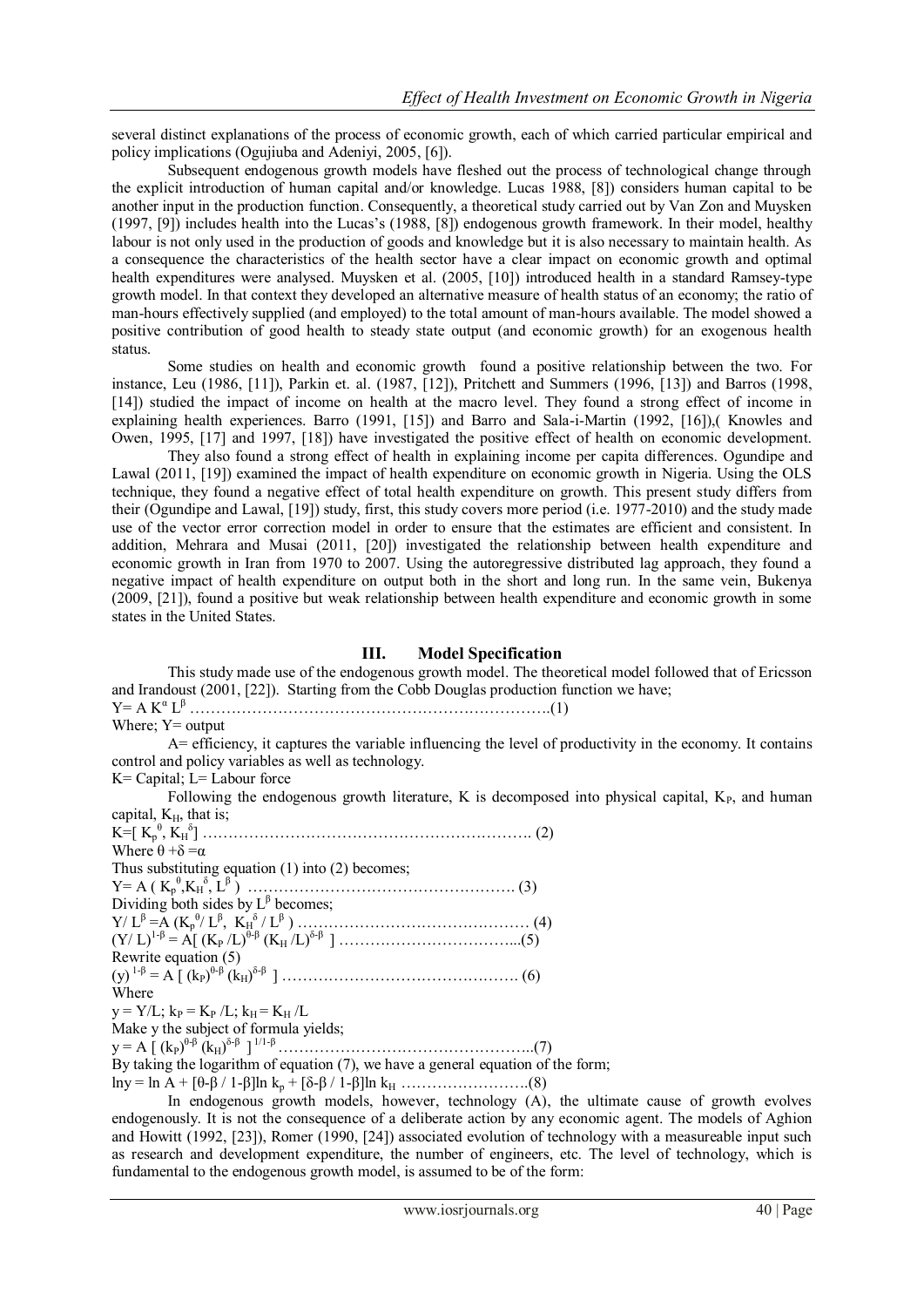ln A = ln A<sup>0</sup> + λ (z) ……………………………………………………… (9) where z is a set of other economic and non-economic policy variables that affects growth. Given

equation (9), the equation becomes

ln y = ln A<sub>0</sub> + λ (z) + [θ-β / 1-β]ln k<sub>p</sub> + [δ-β / 1-β]ln k<sub>H</sub> …………………….. (10)

where  $\ln A_0$  is assumed to be constant and z is the degree of openness.

Therefore, we have;

ln y = ln A<sub>0</sub> + λ (dop) + [θ-β / 1-β]ln k<sub>p</sub> + [δ-β / 1-β]ln k<sub>H</sub> …………………….. (11)

Openness to trade increases the incentives to invest in research and development by widening the extent of the markets. One result from this extension is that the opening up of the economy to the world credit markets speeds up the predicted rate of convergence to the steady state. A country with more human capital would be more adept at the adaptation of technologies that were discovered elsewhere. Thus, the higher the stock of human capital for a follower country, the higher the rate of absorption of the leading technology and hence, the higher the follower country's growth rate. Therefore, increased openness to trade makes capital mobility feasible for adaptation. (Olomola, 2003, [25]).

For empirical purposes, we write the equation as:

ln y = λ<sup>0</sup> + λ1ln dop + λ<sup>2</sup> ln k<sup>p</sup> + λ<sup>3</sup> ln k<sup>H</sup> + ε<sup>t</sup> ……………………………………(12)

where : $\lambda_0$  =constant term;  $\lambda_2 = [\theta - \beta / 1 - \beta]$ ;  $\lambda_3 = [\delta - \beta / 1 - \beta]$ ;  $\varepsilon_t$  = error term

Equation 12 was estimated using regression method

Where

 $k_H$  - is health investment proxied by the ratio of government spending on health to the labour force. Its coefficient is expected to be positive.

 $k<sub>p</sub>$  - is private investment, proxied by the ratio of gross capital formation to the labour force. As an increase in the investment ratio captures an increase in the stock of physical capital its coefficient is expected to be positive.

y - is per capita income dop- is the degree of openness measured in terms of the ratio of import plus export to GDP. Its coefficient is expected to be positive.

ln y is the dependent variable while the remaining three variables are the explanatory variables.

### **IV. Data and Methodology**

The study made use of secondary data. Empirical investigation was carried out on the basis of the sample period covering 1977 to 2010. Data were obtained from the following: Statistical Bulletin of the Central Bank of Nigeria of various editions; and International Financial Statistics published by the International monetary Fund of various years;

To examine the impact of health investment on the economic growth, the real variables were used. The first step was to examine the time series properties of the variables under consideration using the Augmented Dickey Fuller (ADF) tests. Next was to determine the long run relationship among the variables using the Johansen Co integration procedure (Johansen 1991, [26] and Johansen and Julius 1990, [27]). Lastly, the procedure involves the estimation of Vector Error Correction (VECM) in order to obtain the likelihood –ratios (LR) for the short-run relationship

Central to this framework of analysis is the examination of the variable in the econometric model for stationarity. This is to ascertain the order of integration of the variables and the number of time the variables have to be differenced to arrive at stationarity. This enables us to avoid the problems of spurious or inconsistent regressions that are associated with non-stationary time series models.

The Augmented Dickey- Fuller (ADF) tests is specified as;

ΔY<sup>t</sup> = α + βYt-1 + ∑J=1 ΔYt-1 + ε<sup>t</sup> ………………………………………………….(13) Where  $\Delta$  is the difference operator

Y represents the vector of variables considered in this study namely lyr (output), lkpr (private investment), lkhr (health investment), and ldopr (degree of openness).

 $β$  is negative and significantly different from zero, then the series is I(0) that is, stationarity.

 $\varepsilon_t$  is the error term which should be a white noise. The t statistics computed in equation (13) for the coefficient  $\beta$ is the ADF test.

Co integration test was carried out using Johansen co integrating procedure (Johansen 1991, [26] and Johansen and Juselius 1990, [27] ). The equation is specified as;

ΔY =∏Yt-1 + ∑Γ ΔYt-1 + μ + v<sup>t</sup> ………………………………………………………(14) Where  $Y = (lyr, lkpr, lkhr, ldopr)$ 

 $\Delta$  is the difference operator that induces stationary,  $\mu$  is the intercept or constant and  $v_t$  is a vector normally and independently distributed error terms,  $v = (v_{1t}, v_{2t})$ . The model is assumed to be vector white noise, that is,  $v_t$  has mean zero.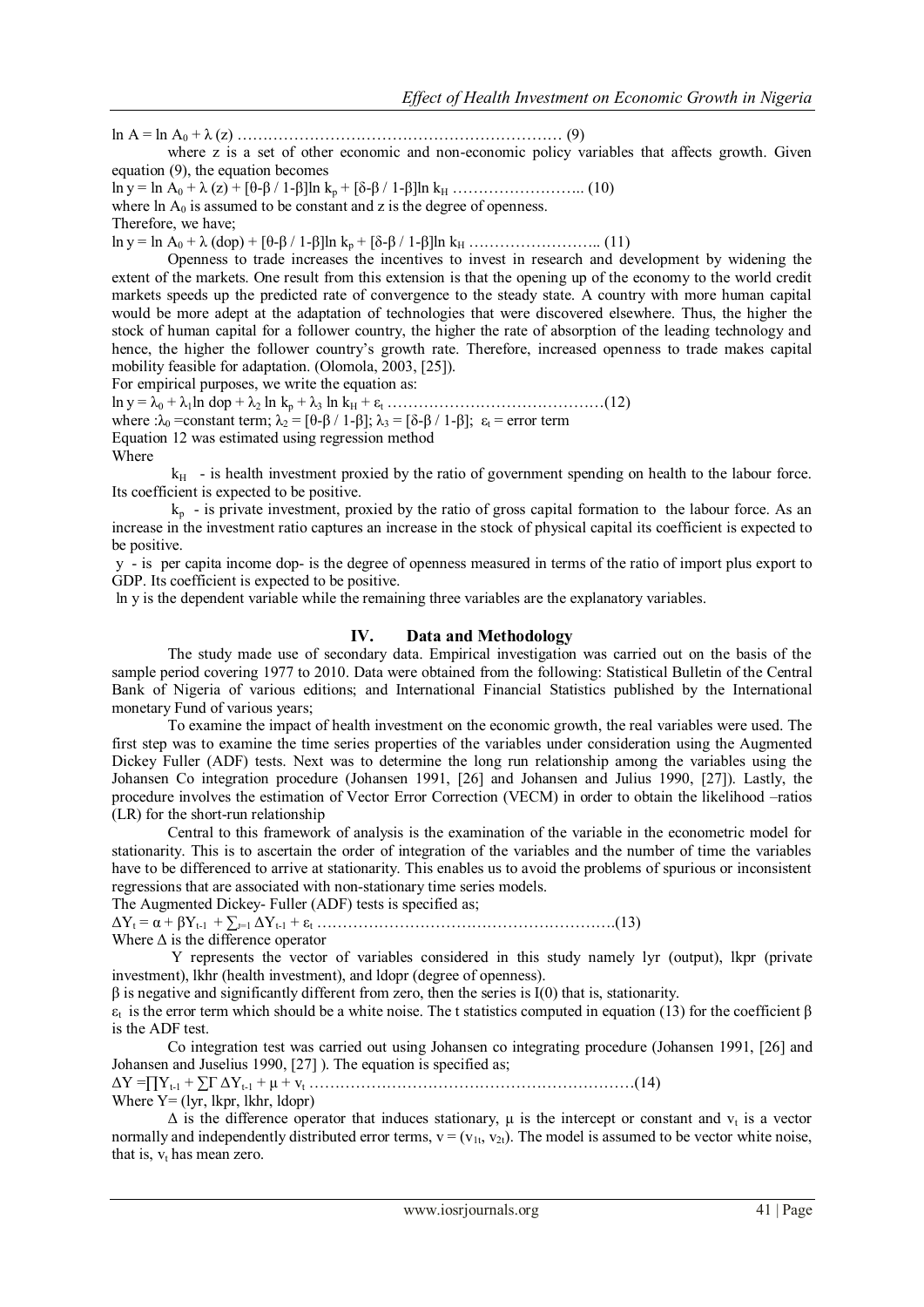E[v<sub>t</sub>]= 0, and nonsingular covariance matrix  $\sum_{v}$  =E[v<sub>t</sub> v<sub>t</sub>] for all. The coefficient matrix  $\prod_{v}$ , is also referred to as the long run impact matrix, contains information about the stationarity of the variables and the long run relationship between them. The existence of co integrating vectors (v) implies ∏ is rank-deficient (Kul and Khan, 1999, [28]). If  $\prod$  is of full rank, that is, r=p, then all variables in Y are themselves stationary with no common stochastic trend or long run relationship exists between them. On the other hand, if ∏ is a full matrix, that is, r=0, then co integrating is not also present but variables in Y are non-stationary. The number of significant non-zero eigen value determines the number of co integrating vectors in the system. However, if ∏ is of rank  $r(0 \le r \le p)$ , then there are r linear combinations of variables in that are stationary. This indicates that the variables are co integrated in the long run with r co integrating vectors.

After co integration, a vector error correction model was used to explore the effects of short-term variation and deviation from the co integrating relationship on the variables. It is based on the regression equation;

ΔYt = μ + ∑Γ ΔYt-1 + αECt-1 + ε<sup>t</sup> …………………………………………………(15)

Where EC<sub>t</sub> is the error correction term given by  $\beta'Y_t$  and  $\beta$  is the co integrating vector. The  $\alpha$ coefficient vector reveals the speed of adjustment to the deviation from the long run relationship between the variables.

#### **V. Results**

As a first step, the time series properties of each of the variables in the model have to be tested for stationarity. The aim was to determine the order of differencing to achieve stationarity. The Augmented Dickey Fuller (ADF) test was used to check for stationarity of the variables.

#### **5.1 Unit Root Test**

| <b>Table 1: ADF Unit Root Test (Without Trend)</b> |         |                         |  |  |
|----------------------------------------------------|---------|-------------------------|--|--|
| <b>Series</b>                                      | Levels  | <b>First Difference</b> |  |  |
| Lyr                                                | $-2.02$ | $-4.15$                 |  |  |
| Lkpr                                               | $-2.11$ | $-4.32$                 |  |  |
| Lkhr                                               | $-1.55$ | $-4.61$                 |  |  |
| L(dopr)                                            | $-0.60$ | $-372$                  |  |  |

Source: Author"s Computation

The results of the ADF unit root tests are presented in Table 1 and the test was without trend. For all the variables, the null hypothesis was rejected at levels with one lag. This means that the variables were nonstationary that is, they were not I(0) series at levels. After first differencing, the variables of no unit root were rejected for all the variables. This means that after first difference, the variables were non-stationary that is, they were of I(1) series at 5% significant level. The next step was to test for co integration using the Johansen co integration test. The results were presented in the table below.

#### **5.2 Johansen Co integration Test**

The study applied the multivariate co integration technique developed by Johansen (1991, [26]) to the system of four variables, which were integrated of order one, to investigate the existence or otherwise of long run linkages among the variables.

| <b>Table 2: Co integration Test</b> |                                                      |                |                |                |  |  |  |
|-------------------------------------|------------------------------------------------------|----------------|----------------|----------------|--|--|--|
|                                     | Likelihood<br>Hypothesized<br>1 Percent<br>5 Percent |                |                |                |  |  |  |
| Eigenvalue                          | Ratio                                                | Critical Value | Critical Value | No. of $CE(s)$ |  |  |  |
| 0.885011                            | 72.19167                                             | 47.21          | 54.46          | None $**$      |  |  |  |
| 0.360732                            | 20.28162                                             | 29.68          | 35.65          | At most 1      |  |  |  |
| 0.255310                            | 9.543253                                             | 15.41          | 20.04          | At most 2      |  |  |  |
| 0.097736                            | 2.468349                                             | 3.76           | 6.65           | At most 3      |  |  |  |

\*(\*\*) denotes rejection of the hypothesis at  $5\%$  ( $\frac{1\%}{1\%}$ ) significance level

L.R. test indicates 1 co integrating equation(s) at 5% significance level Source: Author"s Computation From table 2, the null hypothesis of no co integration was also rejected for the real variables. This was because there was at least one co integrating vectors but at the interval of 1 to 2 lags. It indicated that the variables also had long-run relationship and a vector error correction model can be specified as well. Rearranging the normalized co integrating equation, the result was given as:

$$
Lyr = 2.74 + 0.361kpr + 0.041kHr - 0.031dopr
$$
  
t = (31.86) (4.56) (-6.92)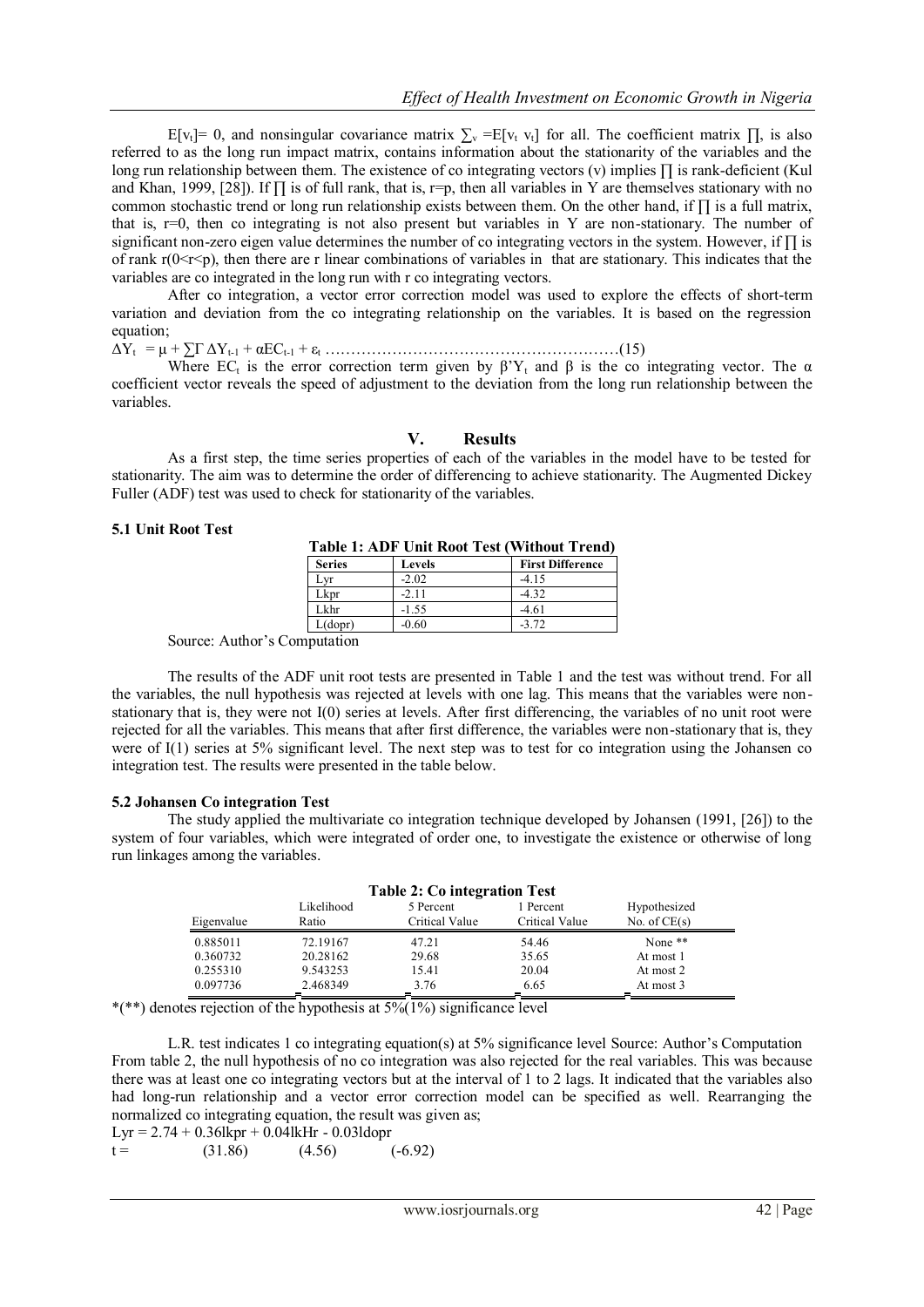| Explanatory variables | Coefficients   |
|-----------------------|----------------|
| Health Investment     | 0.04(4.56)     |
| Private Investment    | 0.36(31.86)    |
| Degree of Openness    | $-0.03(-6.92)$ |
| re in narentheses.    |                |

**Table 3: Long-run Effects of Health Investment on Economic Growth**

Note that the t statistics are in parentheses Source: Author"s Computation

The long-run effect of health investment on growth is found in table 3. The long run effect was obtained through the normalization of the co integrating equation. All the variables were significant because the t-ratios were significant at 5% significance level. The result revealed that the private investment and health investment had a positive sign but the degree of openness had a negative sign. The health investment had a positive sign by implication, a 1% increase in health investment caused about 0.04% increase in the real output.

The increased government spending on health could accelerate economic growth, this gives the impression that in Nigeria over the years, government outlay on health(recurrent and capital) tend to be growth promoting. The positive relationship between health investment and real output could be due to the fact that the Nigerian government have over the years spend money in constructing hospitals, dispensaries, wards, training of medical personnel, importation of drugs and encouragement of local pharmaceutical companies. There had been significant progress in medical technology, public health services and education which allowed Nigeria to realize "more health" for a given income than before (Soubbotina 2004, [29]). This finding conforms with studies by Mehrara and Musai (2011, [20]), however, it contrasts studies by Ogundipe and Lawal (2011, [19]).

The private investment had positive impact on the output. This showed that private investment can spur growth in Nigeria. Private investment was positively correlated with economic growth, over the years, private investment in the country had been on the increase and this may be as a result of increasing inflow of foreign private investment which may be due to the fact that the cost of operation is comparatively low in Nigeria and increasing domestic private investment in the country. Also, the privatization of many public infrastructures had helped in boosting private investment in the county. The degree of openness had negative influence on the output. The result did not conform to the a-priori expectation but it is similar to the findings by Edwards (1989, [30]).

# **5.3 Vector Error Correction Model**

The VECM allows the long-run behaviour of the endogenous variables to converge to their co integrating, that is, long-run equilibrium relationships while allowing a wide range of short-run dynamics.

| Table 4: Short run Effects of Health Investment on Economic Growth |  |
|--------------------------------------------------------------------|--|
|--------------------------------------------------------------------|--|

|                                                | Variables  | Lagged Co integrated Equation |      |
|------------------------------------------------|------------|-------------------------------|------|
|                                                | Real (LYR) | 14.18 (3.09)                  | 0.64 |
| Note that the t statistics are in parentheses. |            |                               |      |

Source: Author"s Computation

The short run effects of health expenditure on economic growth were analyzed using the coefficient from the lagged VECM. We adopted the variance decomposition and the impulse response to calculate the impacts of the variables as they interact with one another over a given time horizon. From table 4, the coefficient on the lagged VECM for the variables was 14.18. They were significant at 5%. These contrasted sharply with a-priori expectation since the lagged VECM was supposed to be negative and significant. By these results, the short run effect of health spending on economic growth deviated far from the long run effect. The implication was that the short run impact of health spending on growth may be low although significant. This can further be established by examining the variance decomposition and the impulse response. Evidence from the table above showed that the  $R^2$  was about 64%.

# **5.4 Variance Decomposition**

Variance decomposition measures the percentage of variation in the endogenous variables induced by the shocks (innovations) emanating from any of the variables in the system. The ordering of the variables used for this study followed from the degree of openness to private investment to health investment and to output growth. (LDOPR – LKPR – LKHR – LYR). The reason for this ordering is that technology transfer occurs in Nigeria. Foreign technologies are imported to complement the existing domestic technology. Much of these technologies are then used for private investment. For instance, much of the machines used for mechanized farming come from abroad, machines and equipment used in the manufacturing sector, power sector and even oil and gas come from these foreign countries. Also, experts come from these foreign countries to manage some of these machines. Still following the ordering mentioned above, this then influence the health sector because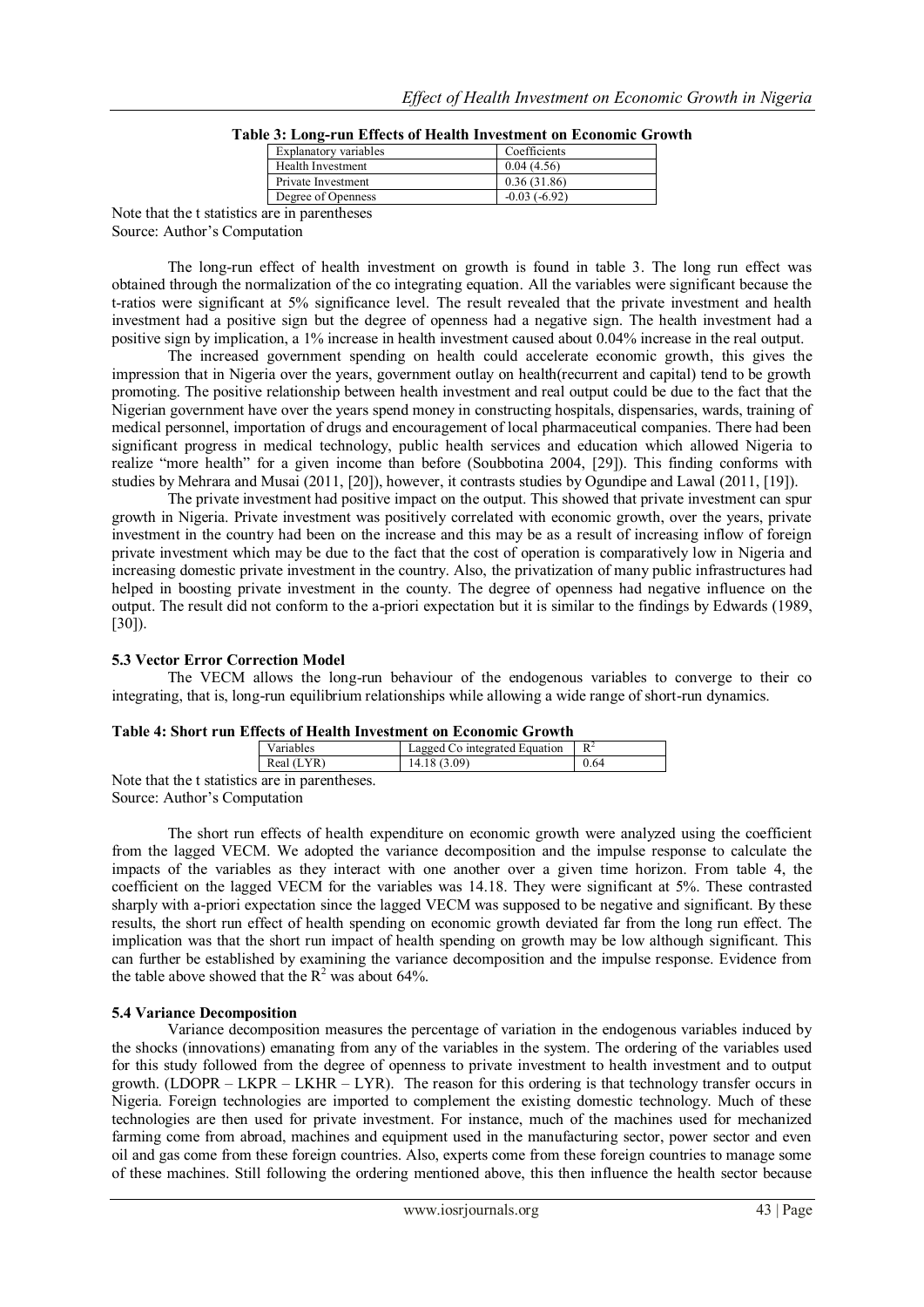hospitals rely heavily on equipment from abroad e.g. scanning machine, dialysis machine to mention a few. All these then have impact on the economic growth in Nigeria.

We decomposed the forecast error variance in the model, using Choleski decomposition method, in order to identify the most effective instrument to use in targeting each variable of interest. We used the VEC model to decompose the innovations of the endogenous variables into portions that can be attributed to their own innovations and to innovations from other variables. The impacts on output growth and health investment of innovations in other variables were reported here.

The real output  $(LYR)$  accounted for only about 7% in the first year of the 10 –year forecast error variance on itself. In the second year it rose considerably to about 25% and it tried to stabilize around 25% till the tenth period. In the first year, the real private investment was a predominant source of variation in real output with about 75% but in the following year it declined to about 30%. In the fourth year it rose a little to about 35.4% and it then declined gradually and set to stabilize at 31% from the eighth period. Shocks from real health investment were also important source of the forecast error variance in real output. Though in the first year real health investment"s contribution to real output was 14% but in the second year it rose considerably to about 43%, declined to about 37% in the fourth period. In the sixth period, it rose to about 43% again and in the tenth year it was 41%. The real degree of openness accounted for about 4% of the forecast error variance in real output in the first period and it gradually declined to about 1% in the tenth year. The contribution of the real private investment to the real output was an average of 36% while that of real health investment and real degree of openness were 39% and 2% respectively.

This result indicated that both health investment and private investment contributed significantly to the economic growth in Nigeria while the degree of openness was not contributing much to the country"s growth process. This was also similar to the findings from the normalized cointegrated equation.

| <b>PERIOD</b>  | S.E. | <b>LYR</b> | <b>LKPR</b> | <b>LKHR</b> | <b>LDOPR</b> |
|----------------|------|------------|-------------|-------------|--------------|
|                | 0.09 | 6.91       | 74.60       | 14.03       | 4.46         |
| $\overline{2}$ | 0.36 | 25.26      | 29.98       | 43.32       | 1.45         |
| 3              | 0.41 | 24.88      | 31.71       | 42.20       | 1.21         |
| 4              | 0.44 | 26.71      | 35.35       | 36.90       | 1.03         |
| 5              | 0.45 | 25.71      | 34.91       | 37.39       | 1.99         |
| 6              | 0.48 | 24.98      | 30.28       | 42.78       | 1.96         |
|                | 0.48 | 24.97      | 30.24       | 42.73       | 2.06         |
| 8              | 0.50 | 24.31      | 30.96       | 42.70       | 2.03         |
| 9              | 0.62 | 25.45      | 30.83       | 42.31       | 1.40         |
| 10             | 0.67 | 26.09      | 31.30       | 41.40       | 1.21         |

**Table 5: Variance Decomposition of LYR**

Source: Author"s Computation

The major source of variation in real health investment's forecast error was its own shocks which accounted for between 78% and 64% over a ten-year period. Shocks from real output were not significant in the first year but in the second year, it contributed about 6% to the real health investment. It rose to about 16% in the fifth period and later declined a little bit. At the tenth period it was 15%. Innovations from the real private investment were not significant in the first year but in the second year it rose to about 12%. From the ninth period it sets to stabilize with about 14%. Shocks from the real degree of openness accounted for about 22% in the forecast error variance in real health investment in the first year and it gradually declined to about 6% from the fifth period and it tried to stabilize with that throughout the remaining period.

| <b>PERIOD</b>  | S.E. | <b>LYR</b> | <b>LKPR</b> | <b>LKHR</b> | <b>LDOPR</b> |
|----------------|------|------------|-------------|-------------|--------------|
|                | 0.24 | 0.00       | 0.00        | 77.95       | 22.05        |
| 2              | 0.46 | 6.14       | 11.83       | 70.88       | 11.145       |
| 3              | 0.78 | 15.37      | 10.84       | 68.29       | 5.51         |
| $\overline{4}$ | 0.90 | 14.73      | 12.29       | 67.85       | 5.13         |
|                | 1.02 | 16.07      | 13.57       | 64.50       | 5.86         |
| 6              | 1.03 | 16.17      | 14.34       | 63.39       | 6.10         |
|                | 1.03 | 16.39      | 14.30       | 62.87       | 6.44         |
| 8              | 1.08 | 15.34      | 13.19       | 65.25       | 6.21         |
| $\mathbf Q$    | 1.16 | 14.00      | 13.72       | 65.62       | 6.66         |
| 10             | 1.42 | 15.48      | 14.36       | 64.21       | 5.95         |

**Table 6: Variance Decomposition of LKHR**

Source: Author"s Computation

#### **5.5 Impulse Response**

Since the variance decomposition only estimates the proportions of the variance but cannot indicate whether the impact is positive or negative, or whether it is a temporary jump or long run persistence, impulse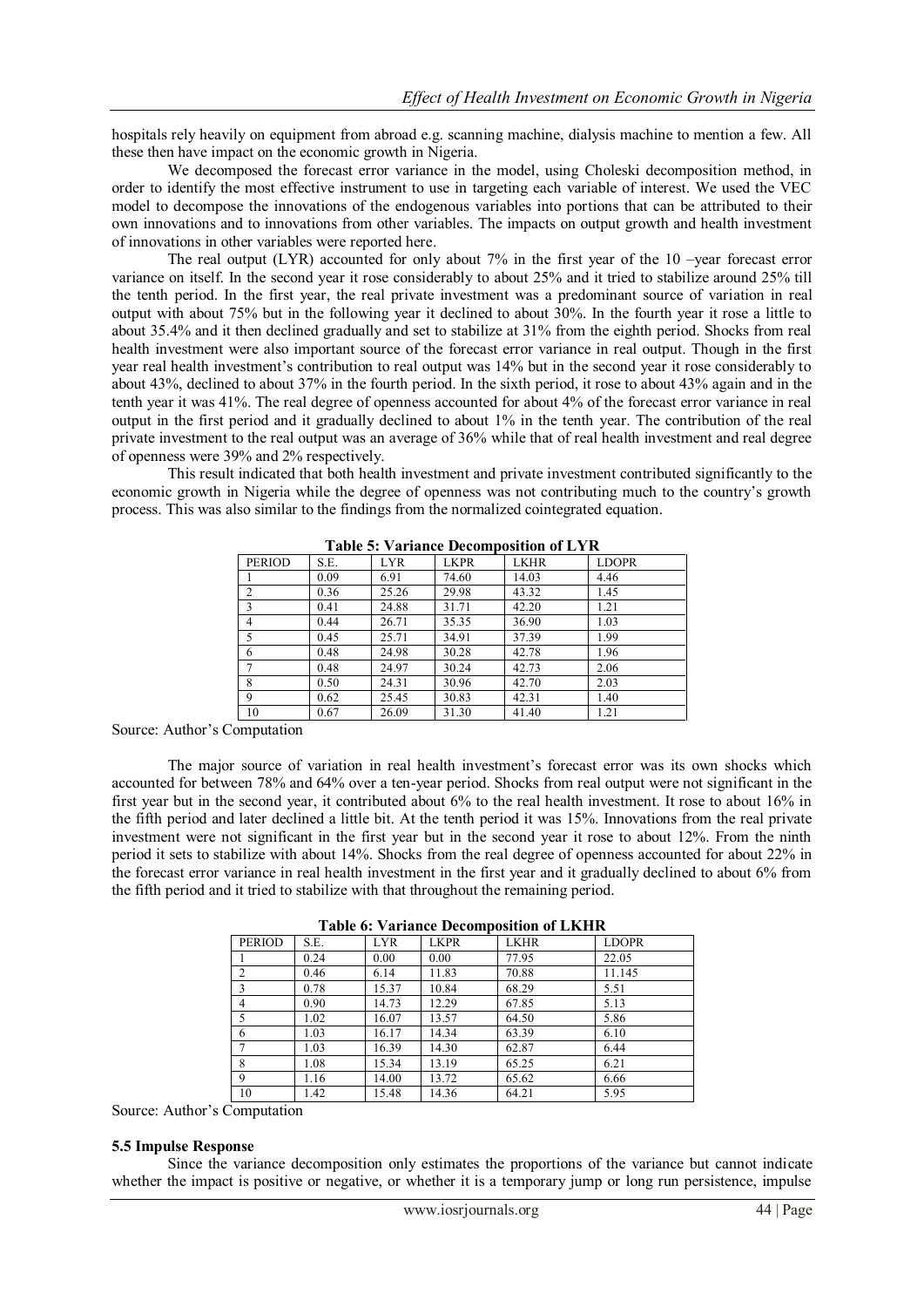response functions are estimated to give the indication of the system"s dynamic behaviour as it traces the response of the endogenous variables to a shock in another variable in the system. The ordering still followed the one earlier mentioned. The impulse response was presented in the tables below. For the purpose of this study, interest was only on the response of output and the response of the investment on health (LYR and LKHR). The impulse response functions were implemented with a ten-year horizon. Impulse response functions give an indication of the lag structure in the economy.

A positive shock on real output yielded a response of about 0.02% in the first year. In the second year it rose to 0.1% but in the fifth year it declined to -0.01%, it rose again to about 0.01% in the seventh period and at the tenth period it was 0.1%. A 1% standard deviation innovation on the real private investment yielded about 0.08% response on the real output in the first year. It rose a little bit up till the fourth year maintaining a temporary shock but from the fifth year it declined to -0.04% later it rose again and at the tenth period it was about 0.2%. A positive shock on the real health investment brought about a positive response on the real output from the first year to the fourth year then, it brought a negative response in the fifth and sixth period and later it became positive again with about 0.2% at the tenth period. A positive shock on the real degree of openness caused a positive response in the first year. Then in the second and third year, decayed to become negative and then rose gradually again and later declined to become negative again. The response from the degree of openness was not stable at all.

| Period         | <b>LYR</b> | <b>LKPR</b> | <b>LKHR</b> | <b>LDOPR</b> |
|----------------|------------|-------------|-------------|--------------|
|                | 0.02       | 0.08        | 0.03        | 0.02         |
| $\mathfrak{D}$ | 0.18       | 0.18        | 0.23        | $-0.04$      |
|                | 0.09       | 0.12        | 0.12        | $-0.01$      |
| $\overline{4}$ | 0.10       | 0.13        | 0.04        | 0.00         |
|                | $-0.01$    | $-0.04$     | $-0.06$     | 0.04         |
| 6              | $-0.10$    | $-0.02$     | $-0.16$     | 0.02         |
|                | 0.01       | $-0.01$     | 0.01        | 0.02         |
| 8              | 0.03       | 0.07        | 0.07        | 0.01         |
|                | 0.20       | 0.21        | 0.24        | $-0.02$      |
| 10             | 0.14       | 0.15        | 0.15        | $-0.01$      |

**Table 7: Response of LYR**

Source: Author"s Computation

A positive shock on the real output yielded no response on the real health investment in the first year but in the second year it rose to about 0.11%. In the sixth period it became negative and it rose again from the  $8<sup>th</sup>$ period with about 0.07% and at the  $10<sup>th</sup>$  period, it became 0.35. A 1% shock on the real private investment yielded a no response on the real health investment in the first year but rose in the following year to about 0.16% later it declined again to become

-0.1% in the  $6<sup>th</sup>$  year. It rose again in the 9<sup>th</sup> year and at the 10<sup>th</sup> year it became 0.33%.

A positive shock on real health investment yielded a positive response on itself all through the 10-year horizon with 0.2% in the  $1<sup>st</sup>$  year and 0.6% in the  $10<sup>th</sup>$  year. A positive shock on the real degree of openness brought about a negative response all through the ten years on the real health investment with -0.11% in the 1st period and at the  $10^{th}$  period it declined to -0.18%. The shock brought a permanent negative response on the real health investment.

|             | Tuote of Ilesponse of Effinit |             |             |              |  |  |
|-------------|-------------------------------|-------------|-------------|--------------|--|--|
| Period      | <b>LYR</b>                    | <b>LKPR</b> | <b>LKHR</b> | <b>LDOPR</b> |  |  |
|             | 0.00                          | 0.00        | 0.21        | $-0.11$      |  |  |
|             | 0.11                          | 0.16        | 0.32        | $-0.11$      |  |  |
|             | 0.28                          | 0.20        | 0.52        | $-0.10$      |  |  |
| 4           | 0.16                          | 0.19        | 0.37        | $-0.09$      |  |  |
|             | 0.21                          | 0.20        | 0.34        | $-0.14$      |  |  |
| 6           | $-0.07$                       | $-0.10$     | 0.04        | $-0.06$      |  |  |
|             | $-0.06$                       | $-0.03$     | 0.03        | $-0.06$      |  |  |
| 8           | 0.07                          | $-0.04$     | 0.30        | $-0.06$      |  |  |
| $\mathbf Q$ | 0.09                          | 0.17        | 0.34        | $-0.13$      |  |  |
| 10          | 0.35                          | 0.33        | 0.65        | $-0.18$      |  |  |

#### **Table 8: Response of LKHR**

Source: Author"s Computation

Table 7 reveals that innovations from the real private investment had greater influence on the real output in the first year though it declined later but it rose again. In Nigeria, over the years much investment had gone into infrastructures which had attracted investors to invest, and which in turn had increased private investment in the country. This supported earlier findings that private investment can spur economic growth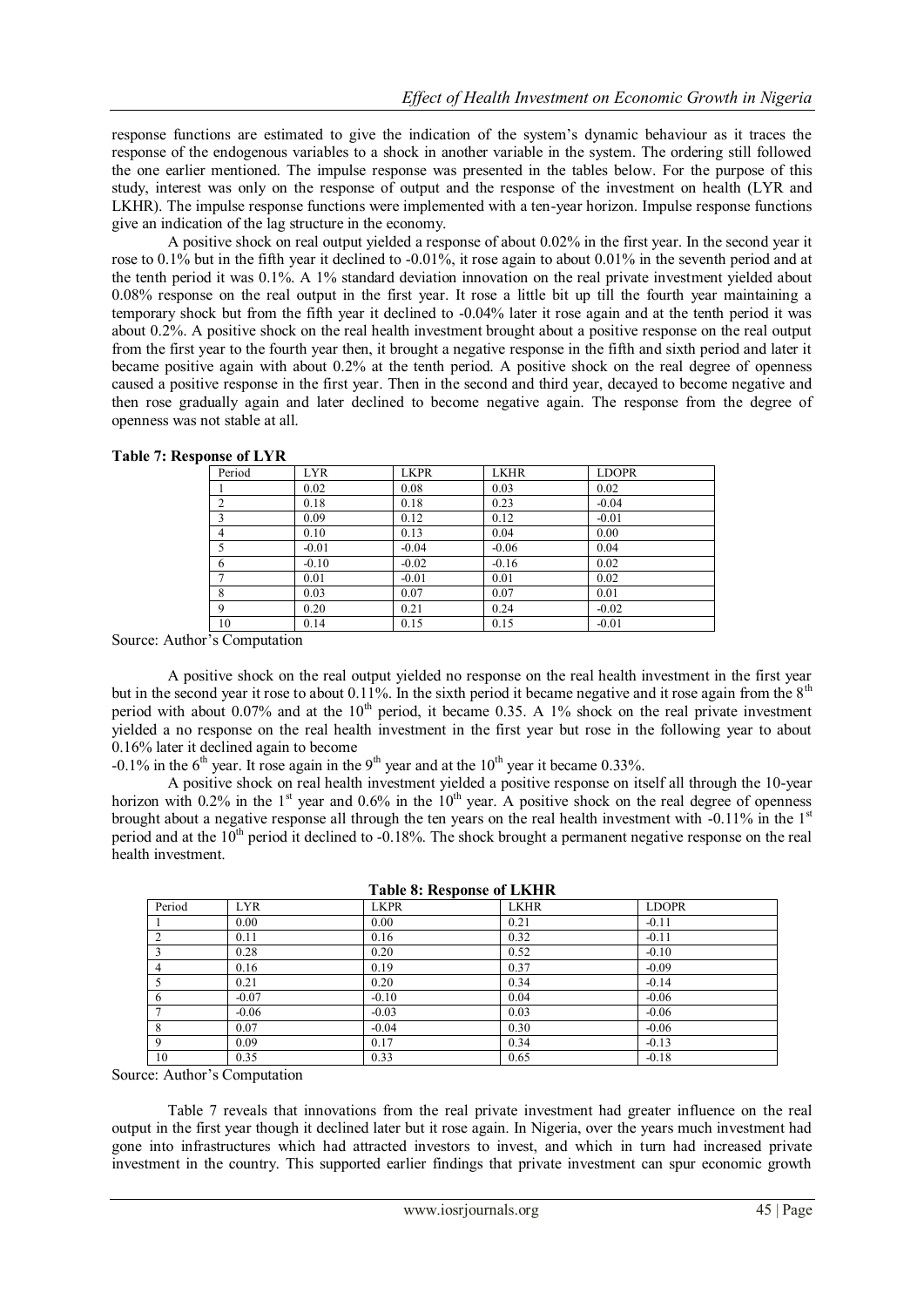(Jones 1995, [31] and Mankiw et al 1992, [32]). The shocks from the real health investment also had impact on the real output this indicated that health investment too is relevant in determining the real output.

On the other hand, from table 8, shocks from the real private investment did not have much impact on the real health investment the response was not even stable. In Nigeria private participation in the health sector had not really been accounted for over the years. The standard deviation shocks from the real degree of openness was negative this was similar to the result from the variance decomposition where the contribution of the real degree of openness to the real health investment was small and declining.

#### **VI. Conclusion**

The study examined the effect of health investment on economic growth in Nigeria from 1977 and 2010. The vector error correction model was employed because a long run relsationship between health expenditure and economic growth was established through the use of co integration test. The long run effect of health investment on economic growth was positive and the result from the variance decomposition and impulse response confirmed this. However, the short run effect deviated from the long run growth. This implies that investing in health could spur growth in the long run in Nigeria. Nevertheless, the issue that remains is to ensure that the amount of government spending on health is increased and used effectively for the development of the country.

#### **References**

- [1]. Atun, R.and Gurol-Urganci, I., 2005. Health Expenditure: An Investment Rather Than A Cost? International Economics Programme, Working Paper 05/01.
- [2]. Scheffler, R. M., 2004. Health Expenditure and Economic Growth: An International Perspective. Occasional Papers on Globalization , no. 10 pp, 4-10.
- [3]. UNICEF, 2010 At a Glance: Niger available at http://www.unicef.org/infobycountry/niger statistics.html. Assessed on 2nd February, 2011.
- [4]. Dauda, R. O. 2010, Investment in Education and Economic Growth in Nigeria; An Empirical Evidence. International Research Journal of Finance and Economics. Vol. 55 pg 158-169.
- [5]. Adawo, M. A., 2011. Has Education (Human Capital) Contributed to the Economic Growth of Nigeria? Journal of Economics and International Finance. Vol. 3(1), pp 46-58.
- [6]. Ogujiuba, K. K. and Adeniyi, A. O., 2005. Economic Growth and Human Capital Development : The Case of Nigeria. Macroeconomics 0508023, EconWPA.
- [7]. Barro, R. J., 1996. Three Models of Health and Economic Growth. Unpublished Manuscript. Cambridge, MA: Harvard University.
- [8]. Lucas, R., 1988. On the Mechanics of Economic Development Journal of Monetary Economics, Vol. 22 (July), pp, 3-42.
- [9]. Van Zon, A. H. and Muysken, J. (1997), "Health, Education and Endogenous Growth", MERIT, Working Paper No. 2/97-009, Maastricht, The Netherlands.
- [10]. Muysken, J. , Yetkiner, I. H. and Zeisemer, T., 2005. Health Labour Produtivity and Growth. University of Maastricht, Maastri cht, The Netherlands.
- [11]. 11. Leu, R., 1986. The Public-Private Mix and International Health Care Cost, in Public and Private Health Services: Complementaries and Conflicts, Culyer A.J. and Jonsson, B. (eds.), Basil Blackwell: Oxford.
- [12]. Parkin, D., McGuire, A., and Yule, B., 1987. Aggregate Health Care Expenditures and National Income: Is Health Care a Luxury Good? Journal of Health Economics, 6, pp, 109-27.
- [13]. Pritchett, L. and Summers, L.H., 1996. Wealthier is Healthier, Journal of Human Resources, 31, pp, 841-68.
- [14]. Barros, P.P., 1998. The Black Box of Health Care Expenditure Determinants, Health Economics, 7, pp,
- [15]. Barro, R., 1991. Economic Growth in a Cross Section of Countries. Quarterly Journal of Economics. Vol 106, pp, 407-443.
- [16]. Barro, Robert J. and Sala-i-Martin, X., 1992 Convergence, Journal of Political Economy, No. 100, pp, 223-251.
- [17]. Knowles, S. and Owen, D. P., 1995. Health Capital and Cross-country Variation in per Capita in the Mankiw-Romer-Weil Model, Economics Letters, Vol. 48 (223), pp, 99-106.
- [18]. Knowles, S., and Owen, D. P., 1997. Education and Health in an Effective-Labour Empirical Growth Model. Economic Record 73(223), pp, 314-328.
- [19]. Ogundipe, M.A. and Lawal, N.A., 2011. Health Expenditure and Nigerian Economic Growth. European Journal of Economics, Finance and Administrative Sciences, Issue 30.
- [20]. Mehrara, M. and Musai, M., 2011. Health Expenditure and Economic Growth: An ARDL Approach for the Case of Iran. Journal of Economics and Behavioural Studies. Vol. 3 No. 4, pp, 249-256.
- [21]. Bukenya, J., 2009. Do Fluctuations in Health Expenditure Affect Economic Growth? The Open Economics Journal Vol.2 pp,31 -38.
- [22]. Ericsson, J. and Irandoust, M., 2001. On the Causality Between Foreign Direct Investment and Output: A Comparative Study, The International Trade Journal, 15(1).
- [23]. Aghion, P. and Howitt, P., 1992. A model of Growth Through Creative Destruction. Econometrica, 60(2): pp 323-51.
- [24]. Romer, P., 1990. Endogenous Technological Change. Journal of Political Economy, 98(5), pp, S71-S102.
- [25]. Olomola, P. A., 2003. An Economic Analysis of the Determinants of Long-Run Economic Growth In Nigeria. Unpublished P.HD.Thesis.
- [26]. Johansen, S., 1991. Estimation and Hypothesis Testing of Co integration Vectors in Gaussian Vector Autoregressive Models. Econometrica, 59(6), pp, 1551-80.
- [27]. Johansen, S. and Julius, K., 1990. Maximum Likelihood Estimation and Inference on Co integration with Applications to the Demand for Money. Oxford Bulletin of Economics and Statistics. Vol.52, pp, 169-210.
- [28]. Kul, B. L. and Khan, M. 1999, "A Quantitative Reassessment of the Finance- Growth Nexus; Evidence from a Multivariate VAR". Journal of Monetary Economics. pp. 3-42
- [29]. Soubbotina, T. P. (2004) Beyound Economic Growth; An Introduction to Sustainable Development World Bank Washington D. C.
- [30]. Edwards, S., 1989. Openness, Outward-Orientation Trade Liberalization and Economic Performance in Developing Countries. World Bank Working Paper Series, No. 191.